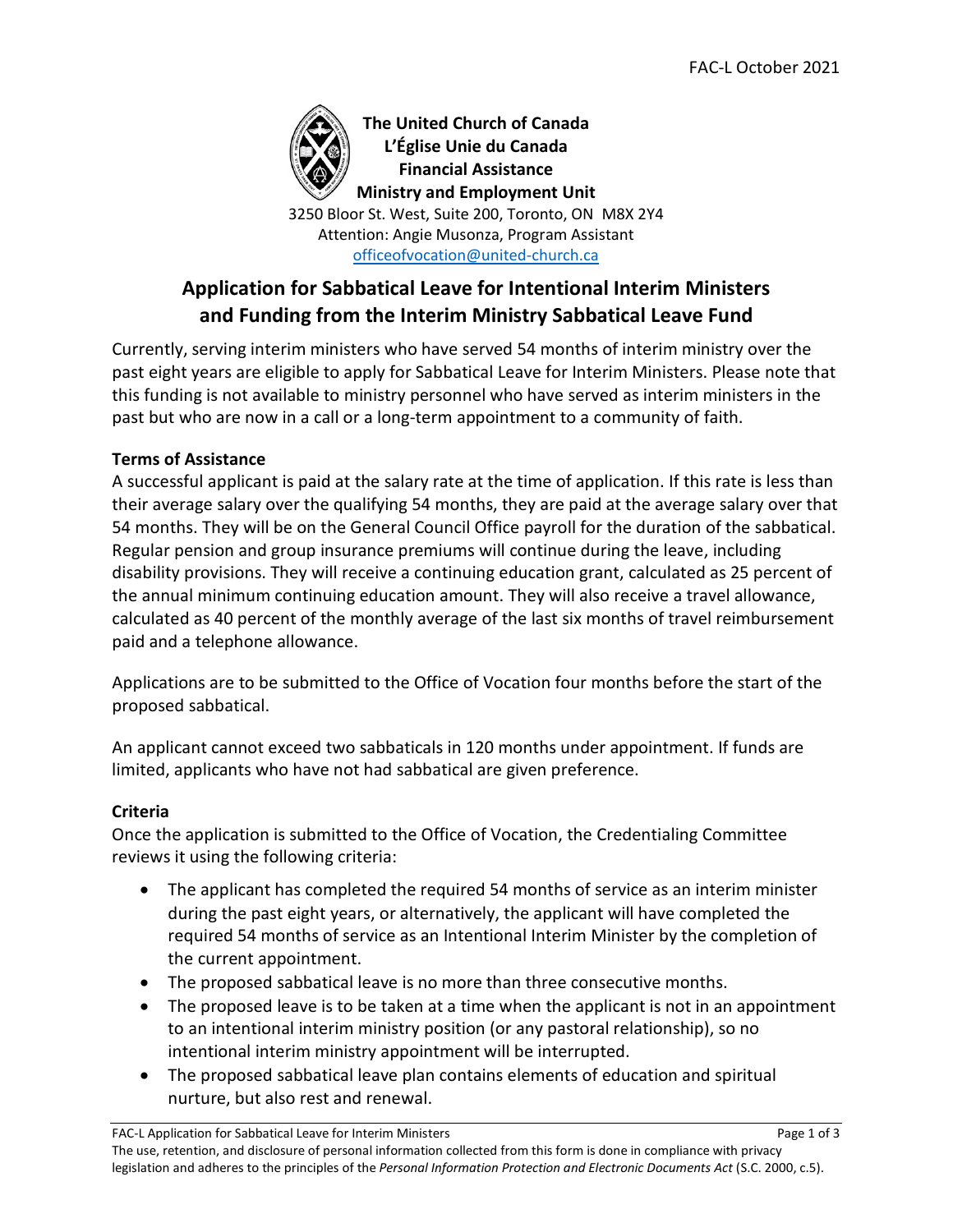• The application form indicates acceptance of the agreements outlined on the form.

Applications that meet the criteria will be referred to staff in the Ministry and Employment Unit who are authorized to approve applications. All applicants will receive a response in writing, including when the application is not approved.

| <b>Application</b>                                                                                    |                                                                                           |  |  |  |  |
|-------------------------------------------------------------------------------------------------------|-------------------------------------------------------------------------------------------|--|--|--|--|
|                                                                                                       |                                                                                           |  |  |  |  |
|                                                                                                       |                                                                                           |  |  |  |  |
|                                                                                                       |                                                                                           |  |  |  |  |
|                                                                                                       |                                                                                           |  |  |  |  |
| Category of ministry personnel:                                                                       |                                                                                           |  |  |  |  |
|                                                                                                       | $\square$ Designated Lay Minister $\square$ Diaconal Minister $\square$ Ordained Minister |  |  |  |  |
|                                                                                                       |                                                                                           |  |  |  |  |
| Pastoral charge currently being served (if applicable) __________________________                     |                                                                                           |  |  |  |  |
|                                                                                                       |                                                                                           |  |  |  |  |
| End date of current appointment (if applicable) ________________________________                      |                                                                                           |  |  |  |  |
|                                                                                                       |                                                                                           |  |  |  |  |
| Has application for Sabbatical Leave for Interim Ministers been made previously? $\Box$ yes $\Box$ no |                                                                                           |  |  |  |  |
|                                                                                                       |                                                                                           |  |  |  |  |

#### **Step 1: Dates of Interim Ministry Service**

List all periods of service as an interim minister, including the full period of the current appointment as an interim minister, if applicable. To be eligible for Sabbatical Leave for Interim Ministers, 54 months of interim ministry are required over the past eight years.

List most recent dates first.

| From | To | No. of Months |
|------|----|---------------|
|      |    |               |
|      |    |               |
|      |    |               |
|      |    |               |

FAC-L Application for Sabbatical Leave for Interim Ministers Page 3 of 3

The use, retention, and disclosure of personal information collected from this form is done in compliance with privacy legislation and adheres to the principles of the *Personal Information Protection and Electronic Documents Act* (S.C. 2000, c.5).